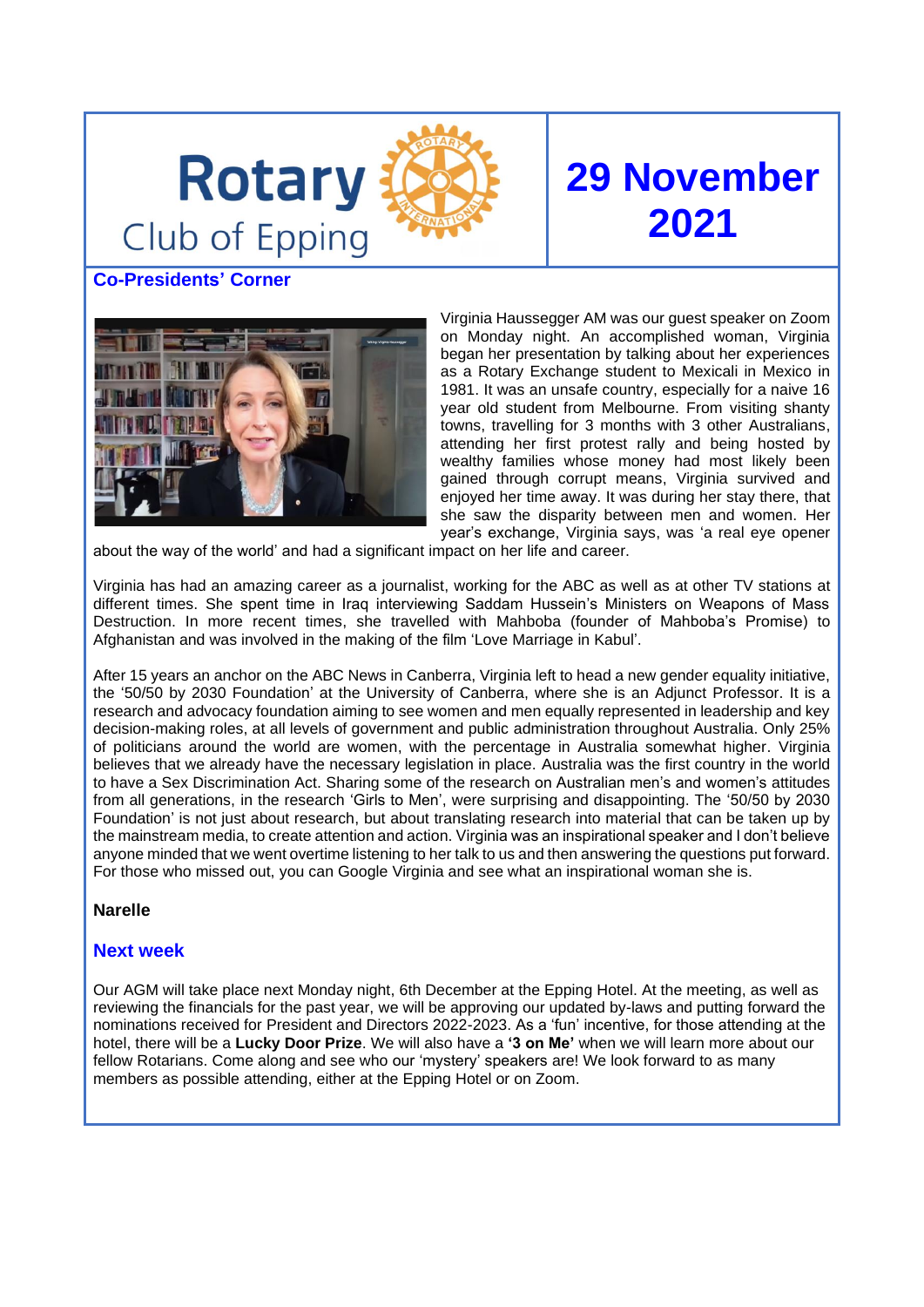# **Epping Rotary Christmas Party – 13 December**

Our Christmas party is coming up on 13<sup>th</sup> December. We hope all Rotarians and their partners will join in a night of fun! There'll be a prize for the best hat or headdress. A reminder to please RSVP to secretary@epping.org.au **by Thursday 9 December**. Prepayment for dinner would be appreciated. Thank you.

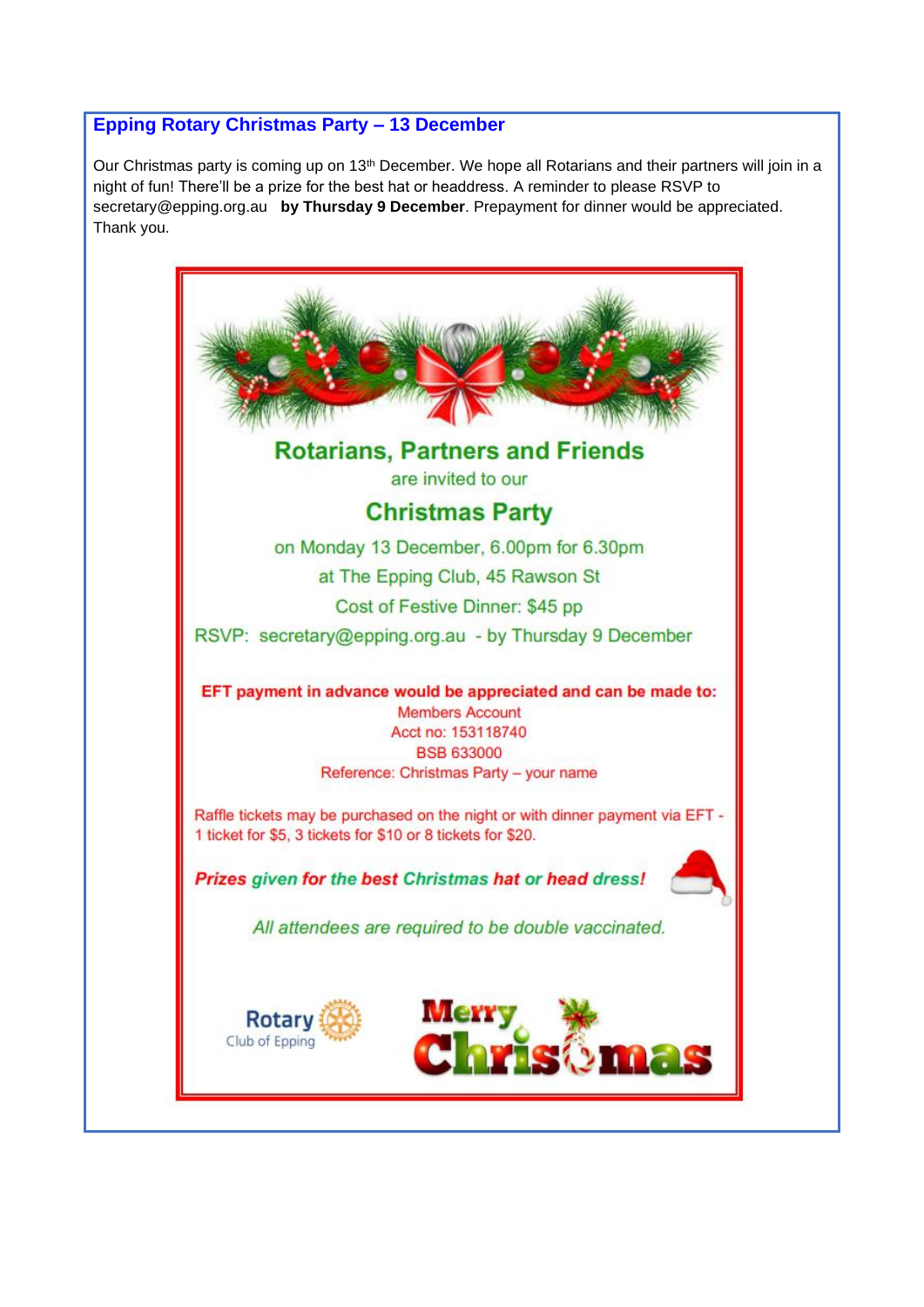# **CCA Christmas Appeal**

CCA has launched its Christmas Appeal. Trevor is kindly going to coordinate Epping Rotary's collection of presents for our community members in need, so please bring them along to the meeting next week or to our Christmas party on 13 December. The list of gifts from which to choose to buy for the various age groups are attached. Your donations are greatly appreciated.



Each year CCA hosts a Christmas Hampers giveaway for the disadvantaged children, families and elderly in our community. Sadly, the statistics on the impact of Covid-19 indicated that thousands of Australian children will go without receiving a gift this Christmas, simply because they can't afford it.

You can help bring a smile to a disadvantaged child's face and help them to create a sense of belonging this Christmas. We THANK YOU in advance for your generosity!

Want to know more? contact us on 9858 3222 or email administration@ccas.org.au

#### $0 - 5$  year olds:

- Books
- · Puzzles
- Dolls / Barbie
- Toy trucks
- . Dolls that you do their hair or makeup . Kids toothbrushes and paste
- Toys that replicate real things (ovens, Hairbrush pots and pans, vacuum)
- Learning toys for babies rattles etc

#### $5 - 13$  vear olds:

- School lunch box and drink bottles
- · Books
- Board games
- Backpacks
- Craft items
- Colouring in and puzzle books
- Skateboards, sports balls
- Makeup items
- $\bullet$  Lego
- · Fidgets
- Barbies or action figures
- · School supplies

#### $14 - 18$ year olds:

(we struggle a lot getting gifts for this age group)

- Backpacks
- Wallets
- · Beach towels
- · Sports equipment / balls
- Wallet
- Cosmetics
- · Jewellerv
- Clothing store vouchers

#### Personal items to add to hampers:

- Deodorants
- Nice soaps
- Hand cream
- Face cream
- 
- 
- Hairbands/accessories
- · Perfume/aftershave

#### **Food Items:**

- Box of Chocolates
- Lollies for children
- Sauces and gravies
- Snacks like nuts and chips
- Canned fruits
- · Jams
	- Soft drink
	- $\bullet$  Juice
	- · Biscuits/crackers
	- Coffee/tea
	- Pancakes or cake mixes etc
	- Canned meats

#### **Experiences for all age groups:**

- · Movie tickets
- Pamper vouchers for hairdressers, massage, facials etc
- · Zoo/aquarium tickets
- Swimming passes/Raging water tickets
- · Shopping experiences Children can go and choose something they want eg JB HI-Fi, Rebel Sport, Book shops, Kmart, clothing stores etc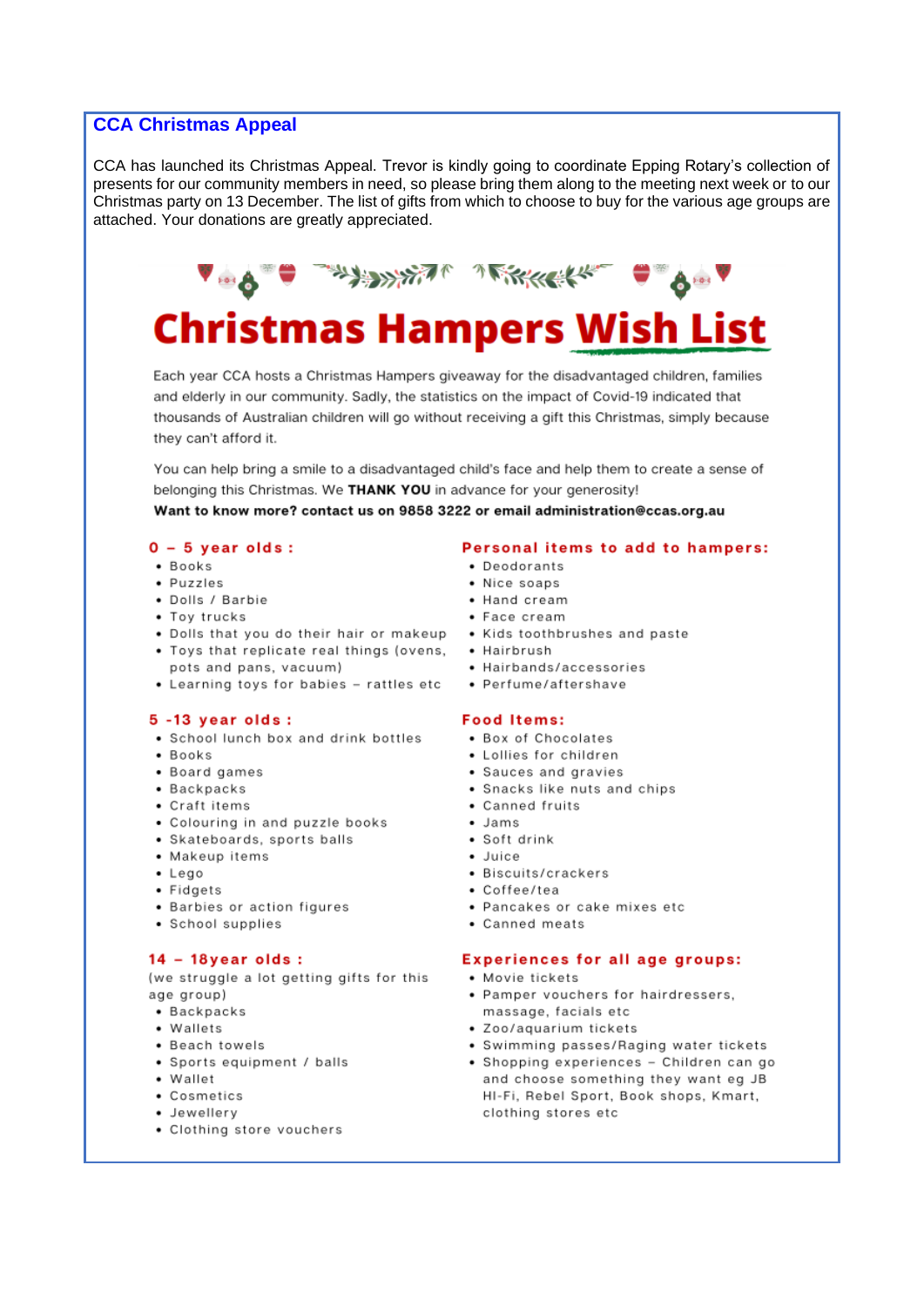## **Exhaustion Strikes Down Club Members**

It was not age. Nor was it Covid. But last Monday night ranks attending the weekly meeting of the Epping Rotary Club had become decimated. It was the result of three days of concentrated good times. As one member reported, "Intense camaraderie can be exhausting. Being embraced as a welcome participant in the happiness happening around you is bl....dy hard work."

There is nothing quite like the joyful afterglow of a weekend away. It can linger for days. It can drive you to becoming even more committed than ever before to a group of people who call themselves Rotarians. Friendships become more meaningful and the resolve to participate in ongoing activities is enlivened. You feel needed and included and you want to respond in the best way you can.

One observer put it this way: "I always believed Rotarians to be a stuffy lot, intensely conservative, a little mad perhaps and embracing of ritual and the occasional human sacrifice." This person went on, "Having seen Epping Rotarians in their natural state, I now envy their dedication to their organisation, the fun they have together and their regard for the well-being of each other."

Of course, none of this comes without its cost and so it was that last Monday night, few managed to get along to the meeting. Overcome by sheer exhaustion, many were compelled to convalesce and seek the sanctuary of their own beds and armchairs. As one Rotarian explained, "My Godfrey had the best of intentions to attend tonight's meeting. He might have even *zoomed* but was overcome by the legacy of too much of a good time. He only managed to make it as far as the remote control before collapsing into his favourite chair. He fell asleep before the closing scenes of *"The Bold and the Beautiful"* and even missed seeing the headlines of the Channel 10 News."

For those organising the event, it was a relief and a joy to have achieved success. Despite the threat of appalling weather, fifteen dedicated souls were still determined to make the weekend a triumph even if it risked walking in the rain and sloshing up to their knees through creeks. As things turned out, none of this happened. Nobody was required to remove ticks from their hair or leeches from between their toes and the need for *Gortex* over trousers and a spare set of dry underwear never eventuated.

Weekends in the Blue Mountains never come easily and this one was certainly no exception. Planning began back in November 2020. First there were clashes with dates and other Club commitments. Then along came the second wave of Covid 19. Bookings that had seemed firm and rigid in February, were somewhat softer and more uncertain when March came around. Three different hotel bookings were made and then as businesses went into receivership, arrangements needed to be adjusted and adjusted again. Meanwhile the numbers of Rotarians resolving to attend, rose and fell like prices on the stock exchange.

But in the end, it all proved to be worthwhile. As one organiser put it, "I am so proud of my fellow Rotarians and those who ended up supporting the initiative of a social weekend away. I am absolutely certain that everyone had a great time. All those who came would have been glad they put caution to one side and were prepared to make the Club and the weekend away, a priority irrespective of the weather."

And as it turned out, we were lucky that the weather was not an issue and that the walks and the dining experiences gave everyone a positive and memorable time. If this is not the way Rotary builds Clubs, then tell me about a better alternative.

#### **Trevor McAlister**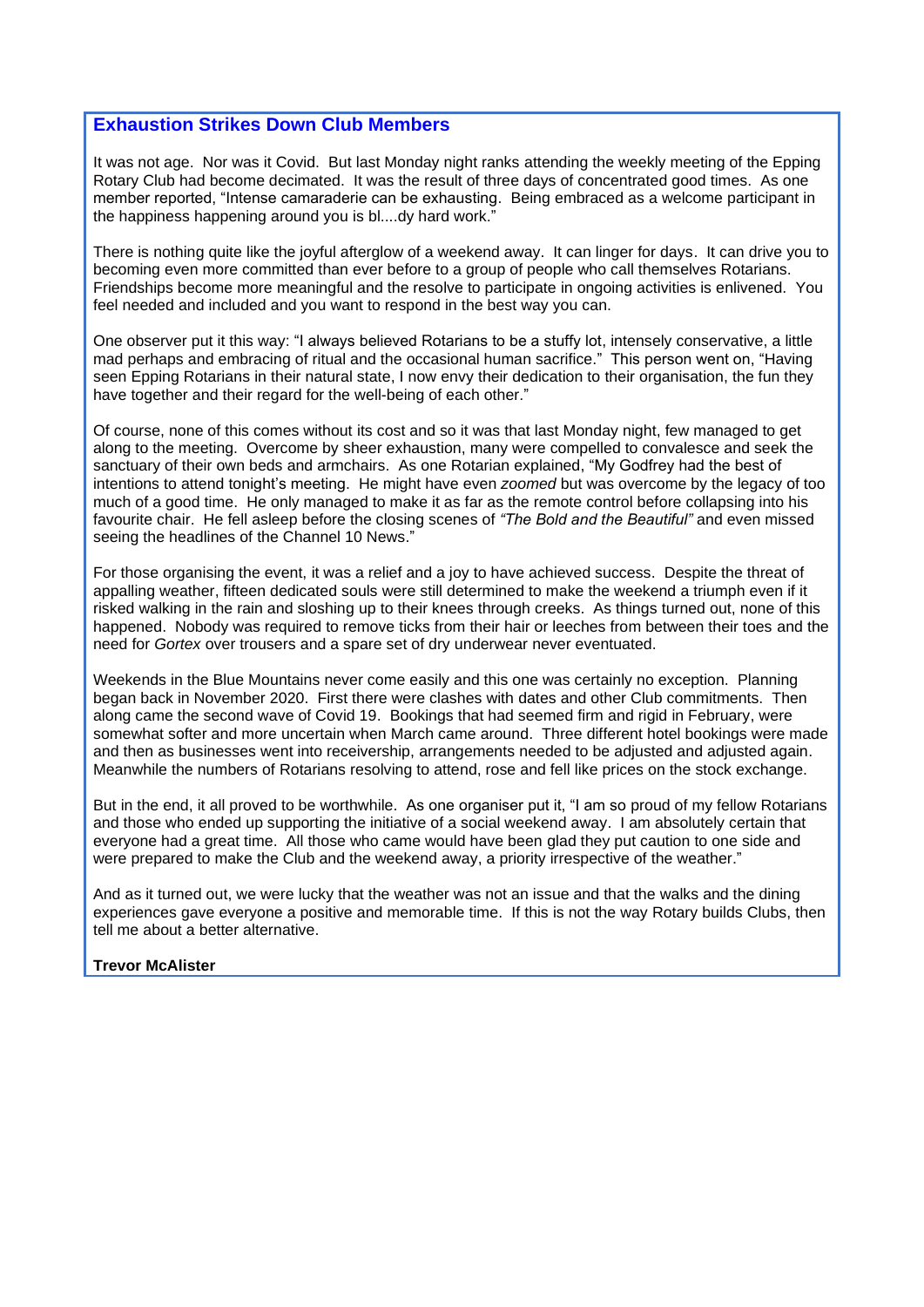

# **This Weeks Rotary Walk**

We were a small group (photo taken by Stephen Llewelyn), but we saw these beautiful wildflowers, later identified as being a trigger plant = Stylidium graminifolium.

Regards,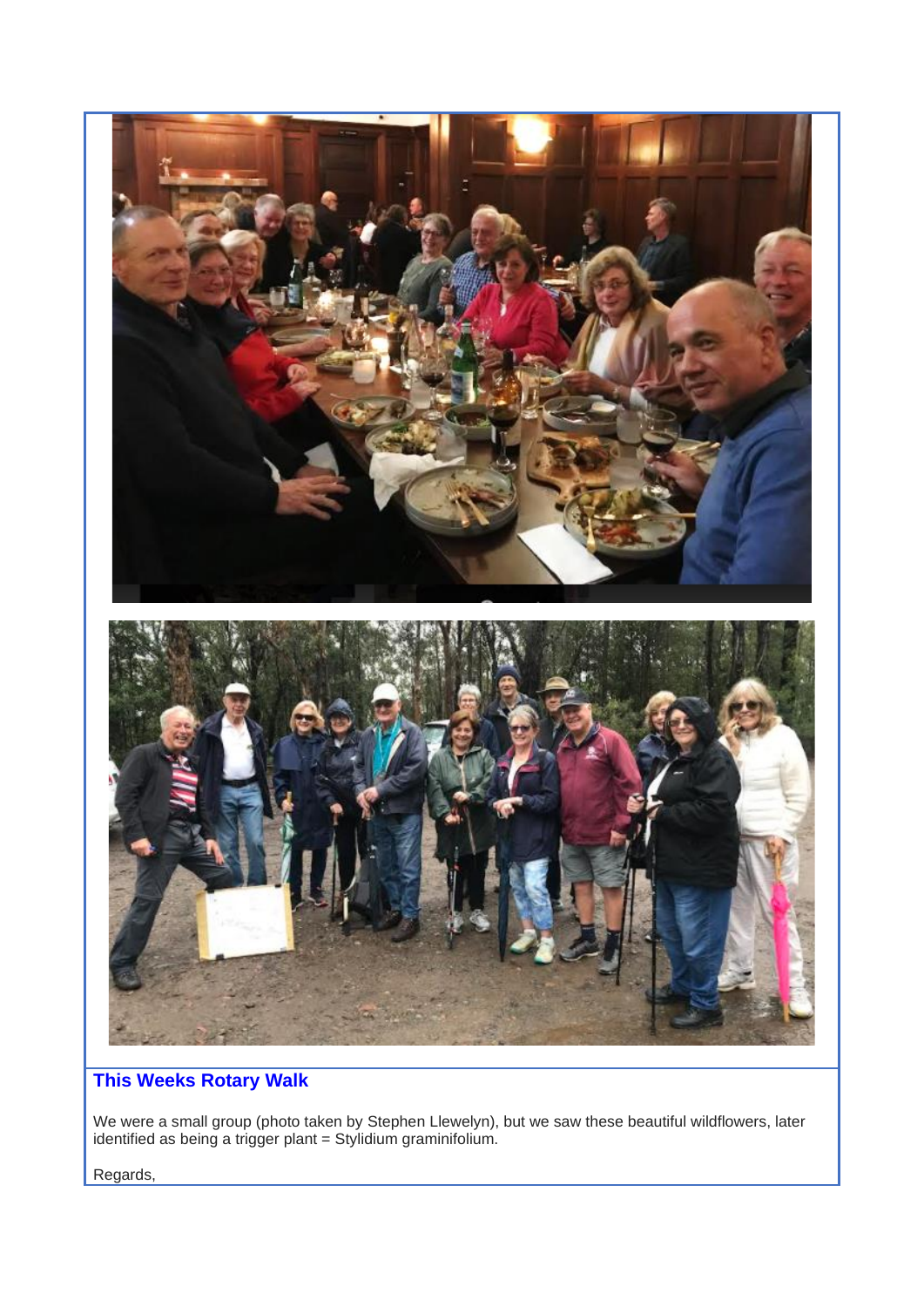### **Susie and Stephen Llewelyn**



# **Nepal Says Thank You**

Last week I joined the Zoom meeting with Northlakes Toukley Rotary and the Rotary Club of Rudramati in Nepal to celebrate the donation of oxygen concentrators and medical equipment to their community.

The Nepalese Rotarians were very grateful for the generous financial support of a number of Clubs (including Epping) and individuals who had contributed to the Global Grant which enabled them to purchase \$42,000 of medical equipment which included 16 oxygen concentrators, personal protection equipment and other medical items for their local hospital and the birthing centre. The 16 oxygen concentrators enable 32 people to simultaneously receive life sustaining oxygen.

The donation received wide coverage in newspapers and on TV in Nepal.

Jan Pryor from Northlakes Toukley, who had coordinated the Rotary Foundation Global Grant, organised the Zoom meeting which was a fitting culmination of an excellent and life saving project.

#### **Monica Saville**

Rotary Foundation Director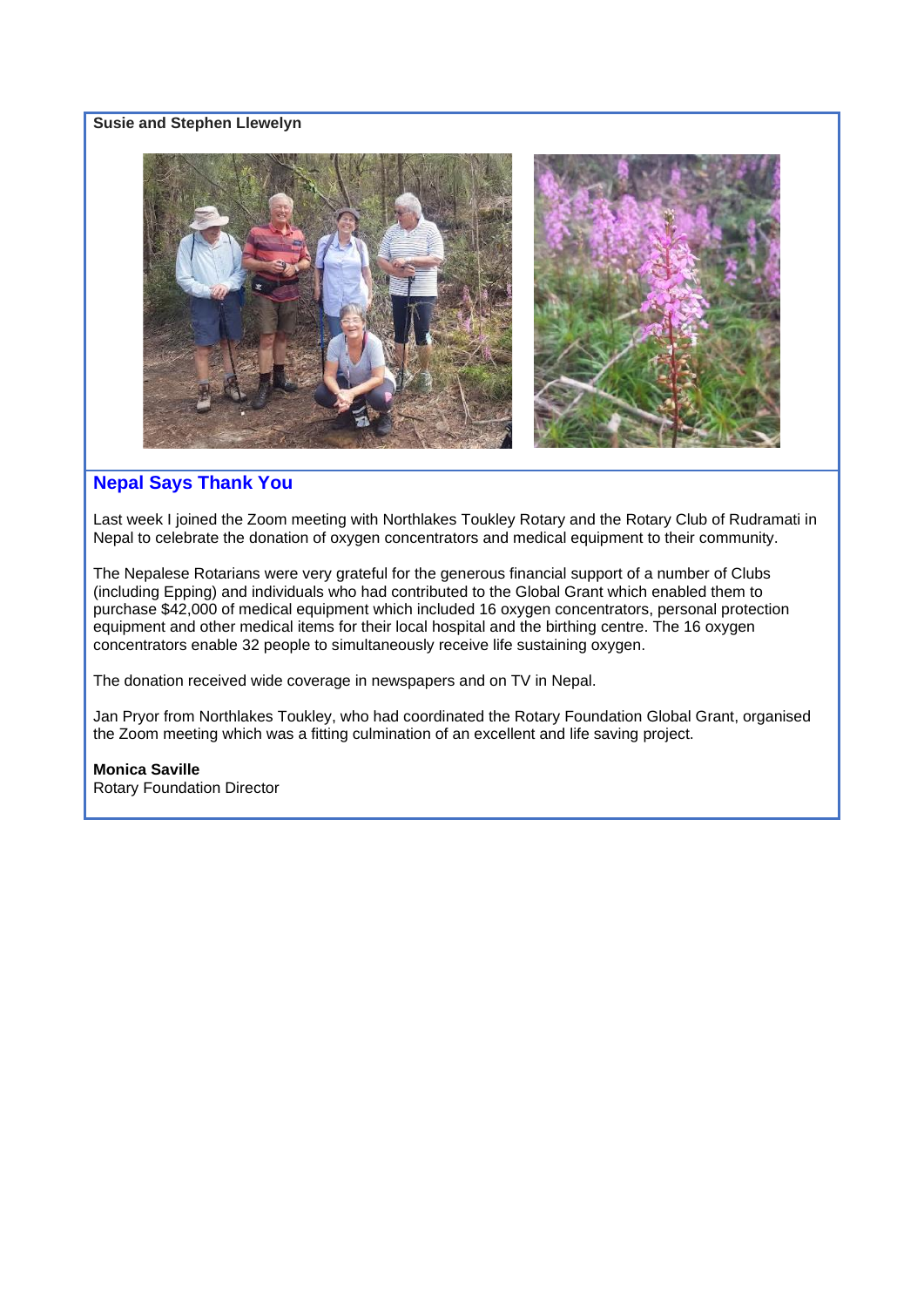

# **District Governor's Message**

As we approach the Festive Season, we wish you a safe and enjoyable holiday and look forward to a prosperous New Year. Where has the year gone? 59 Club visits and I am continually amazed at the work being done by Rotary Clubs, despite the challenges of 2021.

Thank you to Presidents who attended the combined meeting on Saturday 27 November. Also, thank you to the many Past District Governors and partners who attended a luncheon following the mornings meetings. I appreciate the support and encouragement from a big turnout at Hornsby RSL. This showed me the value of meeting in person, with great camaraderie between the Presidents and District Team members and there's a lot of collaboration happening that allows clubs to scale up their delivery of goodwill and service.



**It's time to book your place at District Conference March 18 – 19 2022, West HQ**

**Early Bird discounted bookings end 31 Dec 2021.** Early Birds are in the draw to win **A Haier 121L Bar fridge**, donated by **Fisher & Paykel**

This is the first time in 3 years we can come together. Please support your District and **[Register Now!](https://navigatingchange2022.wordpress.com/)**